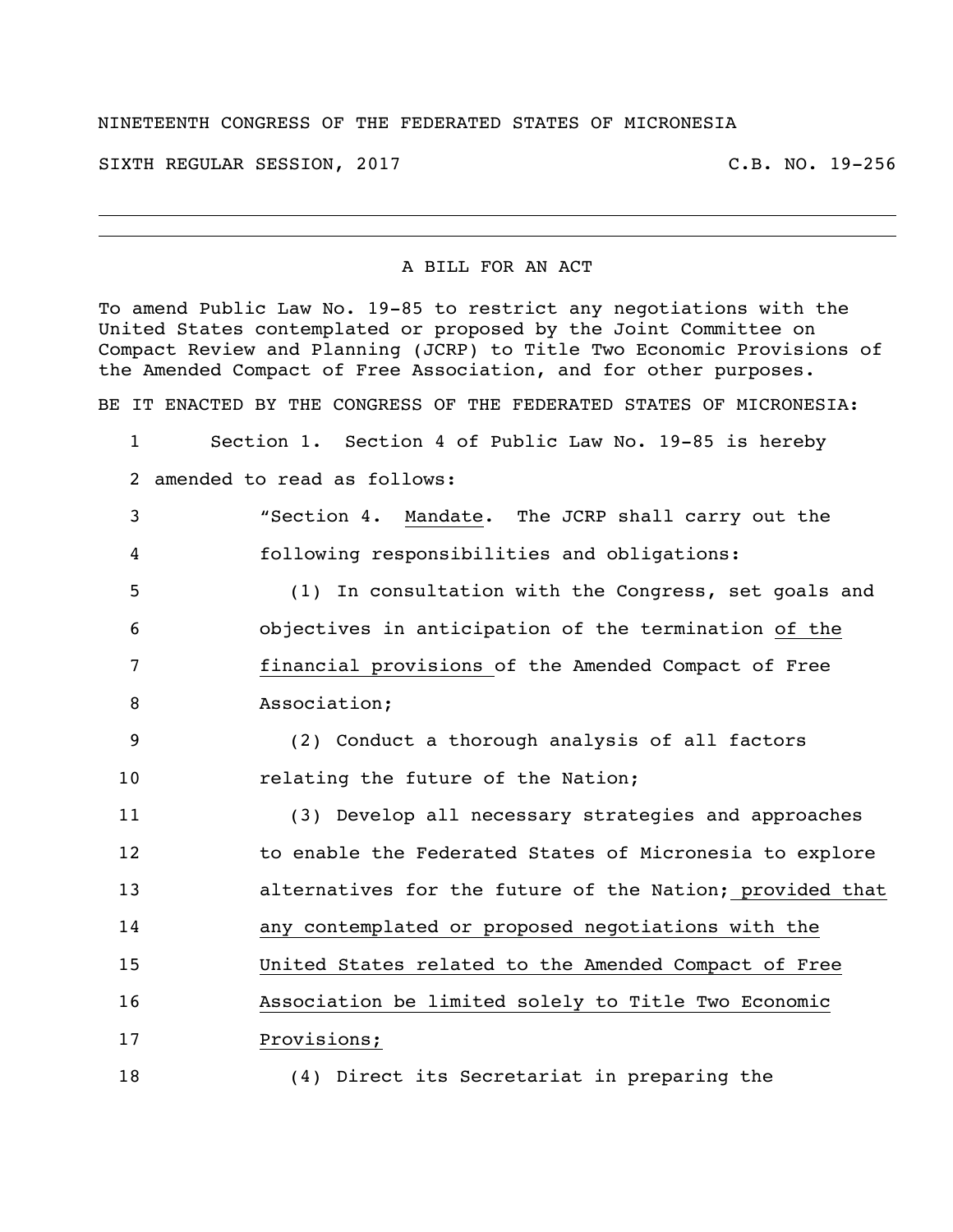documentation necessary to accomplish its responsibilities hereunder; (5) Analyze all economic information available on the Federated States of Micronesia, with the aim of identifying the FSM's continuing requirement for reasonable, fair, and effective financial assistance from all sources from the year 2023 onward; (6) Provide reports periodically to the Congress at each regular session, and to the Office of the President, on all developments, actual or potential, positive or negative, that may be related to the future of the Nation, including but not limited to new information, actions, communications, domestic and foreign policies, bilateral and multilateral plans, as well as periodic surveys exploring the value of net benefits to a foreign nation from an exclusive security **prerogative; and** 

18 (7) Collaborate with the State Governments, the Department of Foreign Affairs, the Congress, and the Office of the President in identifying the nominees for the JCRP whose selection will be subject to Congress's expressed approval; and

 (8) Use funds for each separate category of expense only up to the aggregate amount of the line-items of the corresponding expense category set out in the associated